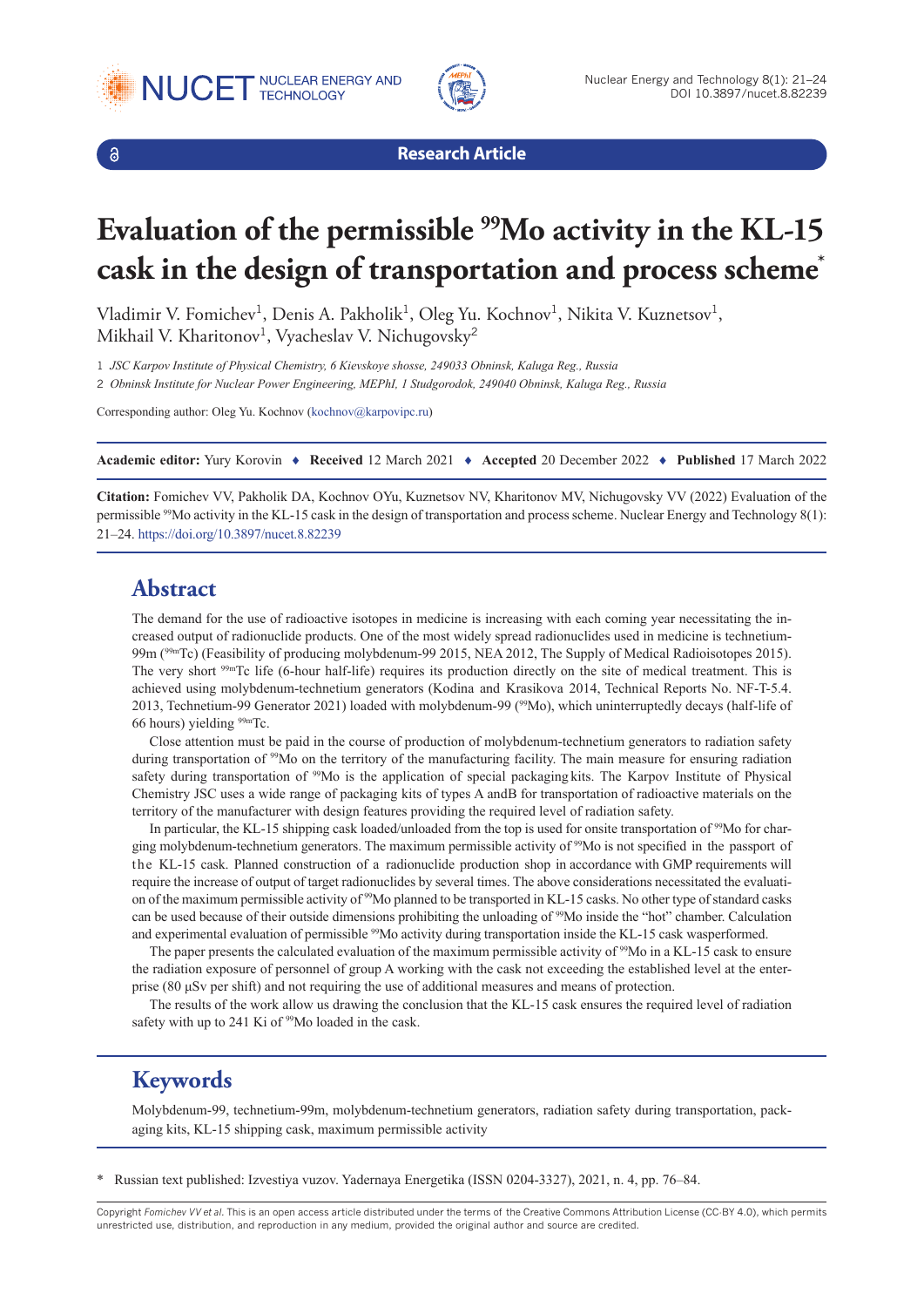#### **Introduction**

The goals and objectives of the Public Health national program and the regional cancer struggle programs dictate the need for increased production of radiopharmaceuticals. One of the radionuclide products by JSC Karpov Institute of Physical Chemistry is a molybdenum-technetium generator used for diagnosis and treatment of cancer. The <sup>99</sup>Mo nuclide is the key radioisotope used for these purposes. It decays to the short-lived <sup>99m</sup>Tc isotope that is used across the world for about 70% of diagnostic procedures in oncology and for up to 50% of those in cardiology.

An increase in production of molybdenum-technetium generators requires a great deal of attention to be given to radiation safety measures in transportation of <sup>99</sup>Mo (Specific Safety Guide. No. SSG-26 2014, NP-053-16 2017, Regulations for the Safe Transport 2019), including the radionuclide transport through the manufacturer's site. Radiation safety in the process of the <sup>99</sup>Mo transport is defined to a large extent by the design peculiarities of respective packaging kits.

Depending on the type of radiation emitted by radioactive materials (RM), there are three categories of packaging kits (Freiman et al. 1986):

- category I, used to transport gamma radiation sources; these kits include radiation safety devices (a shielded cask, a safety liner) made of lead, cast iron, steel, uranium and other heavy materials;
- category II, used to transport neutron sources; for protection against neutron radiation, such kits use paraffin or other water-containing substances with addition of boron or cadmium;
- category III, used to transport RMs that emit alpha and beta particles; kits of this type normally use light materials (aluminum and all kinds of plastics), as well as small-size lead safety liners.

In terms of the capability to retain the protective and sealing properties in conditions of external impacts, packaging kits for transportation of radioactive materials are divided into two main types (Freiman et al. 1986):

- type A is designed for normal conditions of transportation, that is, the kits are required to withstand the impacts encountered in normal transport of radioactive materials (fall from a small height, impact from neighboring goods, compression, rainstorm);
- type B is designed for service in potential transport emergencies (more specifically, in tests with simulation of normal and emergency conditions) without a change in the protective properties or with a very small decrease in the efficiency of the sealing and radiation protection systems.

### **Estimation and experimental evaluation of the permissible 99Mo activity in a KL-15 cask**

A broad range of type A and B packaging kits is used at the Karpov Institute of Physical Chemistry for handling of radioactive materials. One of these is the KL-15 shipping cask.

The KL-15 shipping cask (see Fig. 1 for its overall schematic view) has the following key characteristics:

- category  $I$ ;
- type  $A$ ;
- total cask height  $-540$  mm;
- minor diameter of truncated cone  $-230$  mm;
- cylinder diameter  $-355$  mm;
- shielding  $-$  lead (Pb);
- minimum shielding thickness 150 mm;
- total cask volume  $-46000$  cm;
- cask useful volume 289 cm.





To estimate the optimal conditions for operating a KL-15 cask, we shall determine the maximum activity of 99Мо, with which the exposure for Group A personnel (SanPiN 2.6.1.2523-09 2009, SP 2.6.1.2612-10 2010) will not exceed the site specified level (80 μSv for the workday or 11.43 μSv/h).

For the calculation, we shall use the gamma radiation characteristics taken from (Kozlov 1977) (Table 1).

**Table 1.** Characteristics of gamma radiation

| <b>Isotope</b>   | <b>Photon energy</b><br>$E_{.}$ , MeV | Quantum<br>yield for<br>decay $\eta$ , % | Differential gamma<br>constant $K_{y}$ , R×cm <sup>2</sup> /<br>$(mCi\times h)$ |
|------------------|---------------------------------------|------------------------------------------|---------------------------------------------------------------------------------|
| 99M <sub>0</sub> | 0.960                                 |                                          | 0.051                                                                           |
|                  | 0.750                                 | 13                                       | 0.547                                                                           |
|                  | 0.180                                 |                                          | 0.037                                                                           |
|                  | 0.140                                 | 89                                       | 0.592                                                                           |

We shall interpolate the data for the linear attenuation factors for the Pb shielding taken from (Golubev 1986) (Table 2).

By estimating value μ*d* where μ ist the linear attenuation factor, a conclusion can be made that, for the lead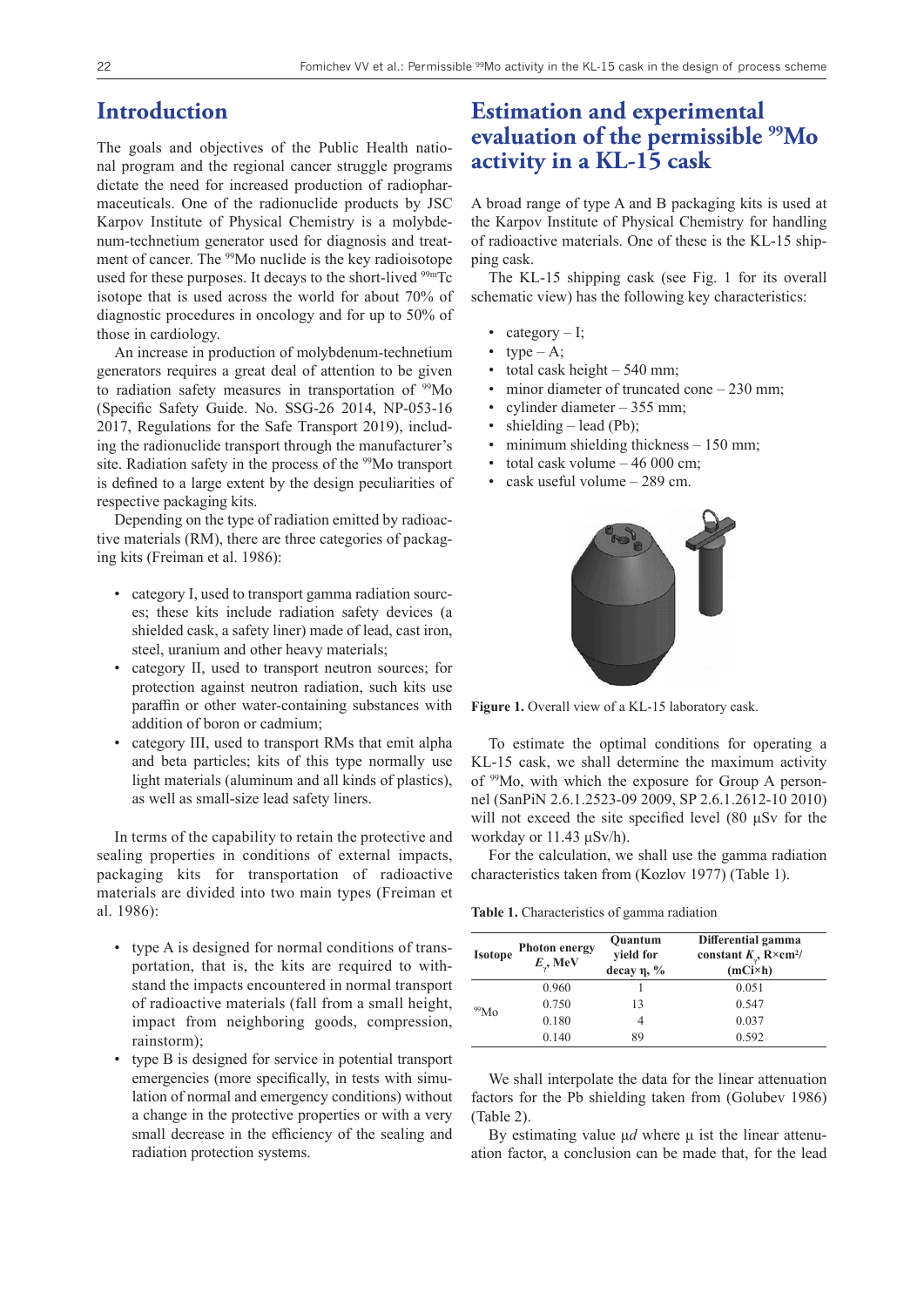**Table 2.** Linear attenuation factors for Pb  $(d = 150 \text{ mm})$ 

| <b>Isotope</b>   | <b>Photon energy</b><br>$E_{\cdot}$ , MeV | Linear attenuation<br>factor $\mu$ , cm <sup>-1</sup> | $\mu$ d |
|------------------|-------------------------------------------|-------------------------------------------------------|---------|
| 99M <sub>0</sub> | 0.960                                     | 0.83                                                  | 12.5    |
|                  | 0.750                                     | 1.02                                                  | 15.3    |
|                  | 0.180                                     | 14.04                                                 | 210.6   |
|                  | 0.140                                     | 25.93                                                 | 389.0   |

shielding  $(d = 150 \text{ mm})$ , gamma energies of 180 and 140 keV are absorbed practically in full in the cask's lead shielding and do not affect the total personnel exposure.

We shall determine the dose accumulation factor for a point isotropic generator in an infinite medium through the interpolation of data presented in (Mashkovich and Kudryavtseva 1995). We get the values shown in Table 3 as a result of the interpolation.

**Table 3.** Exponential dose accumulation factor for Pb  $(d = 150 \text{ mm})$ 

|                  |       | <b>Isotope</b> Photon energy $E_a$ , MeV Dose accumulation factor Bd |
|------------------|-------|----------------------------------------------------------------------|
| 99M <sub>0</sub> | 0.960 | 3.55                                                                 |
|                  | 0.750 | 3.27                                                                 |

The gamma constant for a heterochromatic source for the Pb shielding  $(d = 150 \text{ mm})$  can have the form of the expression as follows

$$
K_{\gamma}(d,Z) = \sum_{i} K_{\gamma_i} \cdot \exp\left(-\mu_i d\right) \cdot \delta_i \cdot B_{\infty i} \left(E_{\gamma_i}, \mu_i, d, Z\right), \tag{1}
$$

where  $\Sigma K_{\gamma i}$  is the sum of differential gamma constants, R×cm<sup>2</sup>/(mCi×h);  $E_{\gamma i}$  is the energy of gamma quanta, MeV; *d* is the lead shielding thickness, cm; *Z* is the atomic number of the shielding material; μ*<sup>i</sup>* is the linear attenuation factor for a narrow gamma beam in the shielding material, cm–1; δ*<sup>i</sup>* is the ratio of the dose accumulation factor in a barrier geometry to the dose accumulation factor in an infinite medium; and  $B_{\infty}$  is the dose accumulation factor in an infinite medium.

We get the ratio of the dose accumulation factor in a barrier geometry to the dose accumulation factor in an infinite medium,  $\delta$ <sub>i</sub>, for the lead shielding by interpolating the data presented in (Mashkovich and Kudryavtseva 1995) (Table 4).

**Table 4.** Ratio of the dose accumulation factor in a barrier geometry to the dose accumulation factor in an infinite medium for the Pb shielding

| <b>Isotope</b>   | Photon energy $E_{\alpha}$ , MeV |        |
|------------------|----------------------------------|--------|
| 99M <sub>0</sub> | 0.960                            | 0.9866 |
|                  | 0.750                            | 0.9863 |

Using expression (1), we obtain value  $K_\gamma$  (Table 5).

**Table 5.** Gamma constant of a heterochromatic source for Pb  $(d = 150$  mm)

| <b>Isotope</b>   | Gamma constant of heterochromatic source $K_{n}$ , $R \times cm^{2}/$<br>(mCixh) |  |
|------------------|----------------------------------------------------------------------------------|--|
| 99M <sub>O</sub> | $1.065\times10^{-6}$                                                             |  |

The activity of the source is calculated by the following formula

$$
A = P \times d^2 / K_{\gamma}, (2)
$$

where *А* is the source activity, mCi; *P* is the exponential dose rate,  $R/h$ ; and  $K_{\gamma}$  is the gamma constant of the heterochromatic source, R×cm2 /(mCi×h).

In conditions of the charged particle ray equilibrium, as shown in (Mashkovich and Kudryavtseva 1995), an exponential dose of 1 C/kg is matched by an absorbed dose of 33.85 Gy in air or 36.9 Gy in the biological tissue; the arbitrary unit of 1 R is matched by an absorbed dose of 0.873 rad in air or 0.95 rad in the biological tissue. Therefore, with an accuracy of up to 5%, the exponential dose in R and the absorbed dose in tissues in rad can be considered coincident. The radiation quality factor with a photon energy of over 350 keV is equal to unity. The exponential dose in R, in this case, can be therefore approximately considered to be equal to an equivalent dose of 0.01 in Sv.

Using a conservative approach and by means of formula  $(2)$ , we shall determine the maximum activity of  $99$ Mo in a KL-15 cask with which the personnel exposure dose does not exceed the specified level of 80 μSv (a dose rate of 11.43 μSv/h) for Group A personnel for a work shift (Table 6).

**Table 6.** Activity in cask

| <b>Isotope</b> | Activity $A$ , Ci |
|----------------|-------------------|
| °Mo            |                   |

An experimental study was undertaken for the KL-15 protective properties to confirm the obtained estimation result for the permissible activity of <sup>99</sup>Mo. The dose rate was measured for different activity values of <sup>99</sup>Mo obtained as the result of the manufacturing process for production of molybdenum-technetium generators. An MKS-AT1117 dosimeter-radiometer was used for the measurements (Description of the Measuring Instrument Type 2013). The measurement point was selected with taking into account the discontinuity in the KL-15 lead shielding thickness caused by the geometrical shape of the cask (a cylinder with two adjacent truncated cones) and the centrally positioned radiation source (Fig. 2). With regard for these cask design features, a measurement point has been selected at which the shielding thickness relative to the radiation source position has the lowest value equal to 150 mm. The dose rate measurement results are presented in Table 7.

**Table 7.** Experimental dose rate values

| <b>Experiment No.</b> | Activity of <sup>99</sup> Mo, Ci | Cask surface dose rate,<br>$\mu$ Sv/h |
|-----------------------|----------------------------------|---------------------------------------|
|                       | 238.7                            | $8.97 \pm 1.80$                       |
|                       | 239.1                            | $9.07 \pm 1.81$                       |
| 3                     | 240.6                            | $9.71 \pm 1.94$                       |
|                       | 239.7                            | $9.19 \pm 1.84$                       |
|                       | 240.2                            | $9.65 \pm 1.93$                       |